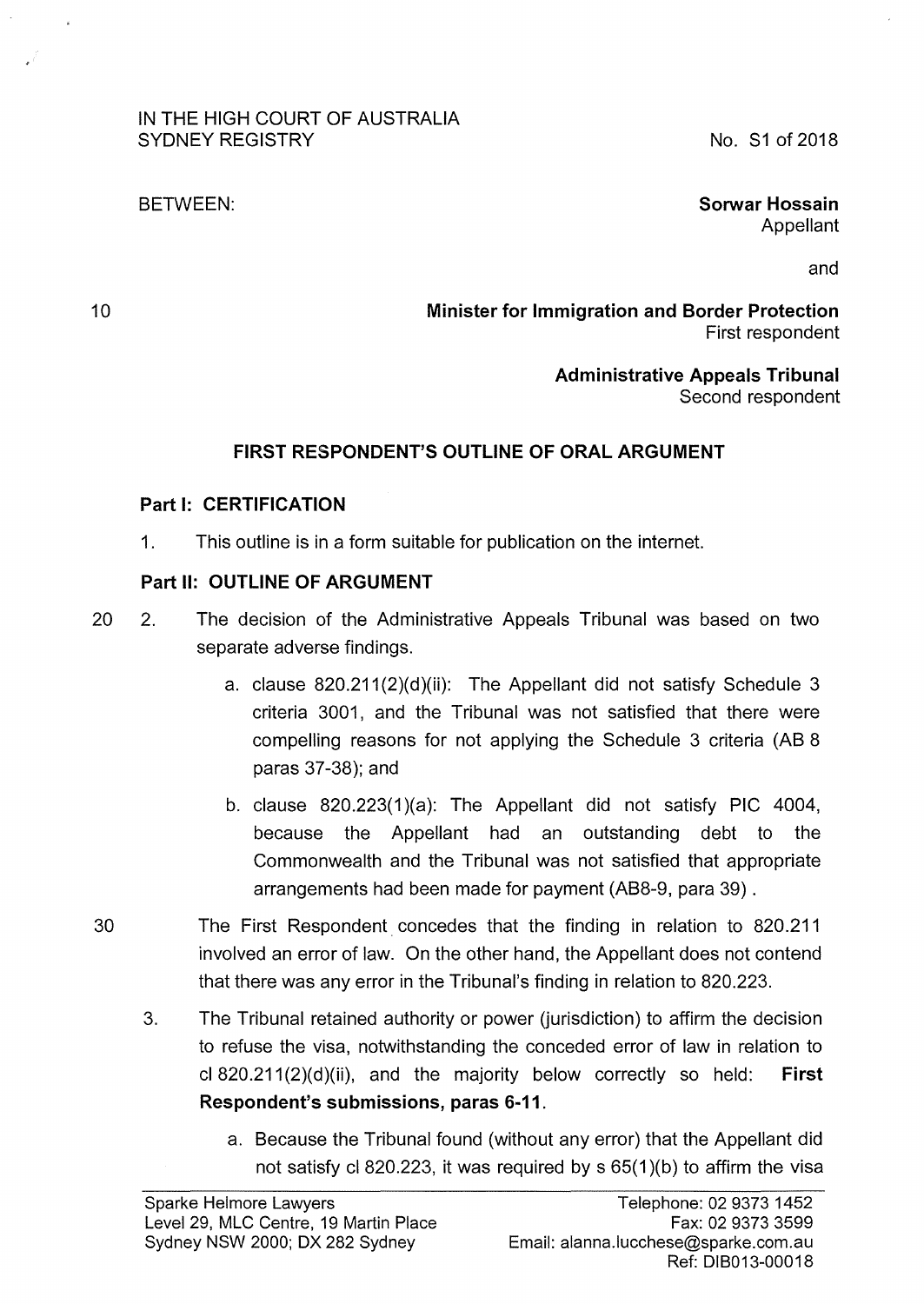refusal. The Tribunal had no authority or power to make any other decision.

SZMDS (2010) 240 CLR 611 at 625 [40], 638 [102], 644 [120]. *8297/2013* (2014) 255 CLR 179 at 188-189 [34].

- b. The Tribunal's finding on clause 820.223 was separate and discrete, and was not affected by the error of law in relation to clause 820.211.
	- i. At the time of the decision, the Appellant had an outstanding debt to the Commonwealth and had not made any arrangements for repayment for over 10 years.
	- ii. The Appellant did not request an adjournment nor seek any further time to make arrangements to repay the debt. In such circumstances, there is no suggestion that the Tribunal acted unfairly or unreasonably in proceeding to make its decision.
- 4. The Full Federal Court should have found that the error made by the Tribunal was not jurisdictional error. Accordingly, relief was precluded by s 4 7 4 of the Migration Act. **First Respondent's submissions, paras 13-** 17.
	- a. Not all errors of law result in jurisdictional error. The error of law in relation to clause 820.211 was not one that affected the Tribunal's exercise of power, in the light of the Appellant's failure to satisfy clause 820.223. lt did not result in invalidity of the Tribunal's decision.

Craig (1995) 184 CLR 163 at 179.

Yusuf (2001) 206 CLR 323 at 351 [82].

Project Blue Sky (1998) 194 CLR 355 at 388-389 [91], 390 [93].

SZIZO (2009) 238 CLR 627 at 637 [26], 640 [35]-[36].

WZAPN (2015) 254 CLR 610 at 637-638 [78].

VCAD [2005] FCAFC 1 at [22]-[23].

SZMCD (2009) 174 FCR 415 at [120]-[122].

- b. Because the Tribunal's decision was within the limits of its authority or power under ss 65 and 349 of the Migration Act, it did not involve "jurisdictional error".
- 5. Alternatively, if the Tribunal's error in relation to clause 820.211 involved a jurisdictional error which deprived the Tribunal of authority to affirm the refusal of the visa based on non-satisfaction of other prescribed visa criteria

10

20

30